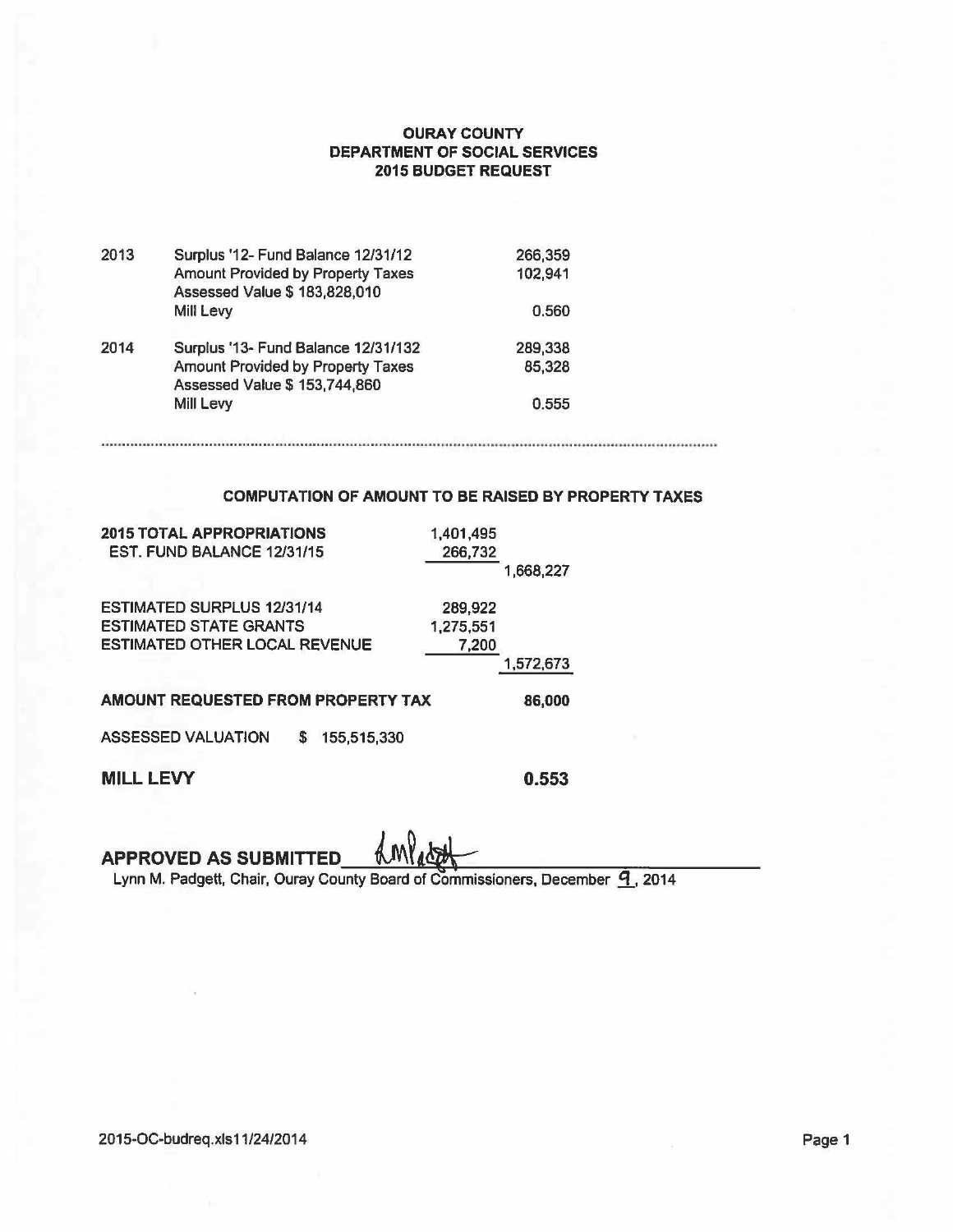## **Ouray County Department of Social Services 2015 Requested Revenue Budget**

|                                                         | 2013            | 2013         | 2014              | 2014           | 2015      |
|---------------------------------------------------------|-----------------|--------------|-------------------|----------------|-----------|
|                                                         | Approved        | Actual       | Approved          | Projected      | Requested |
| <b>COUNTY ADMINISTRATION</b>                            | 73,768          | 76,860       | 73,729            | 90,000         | 84,264    |
| <b>NON ALLOCATED ADMIN</b>                              |                 | 6,750        |                   |                |           |
| <b>ADULT PROTECTION</b>                                 |                 | 3,924        |                   |                |           |
| APS - ADMIN                                             |                 |              | 8.088             | 10,000         | 9,332     |
| <b>APS - SERVICE</b>                                    |                 |              | 736               |                | 1,600     |
| <b>COLORADO WORKS ADMIN</b>                             | 13,844          | 15,054       | 14,107            | 23,000         | 17,600    |
| COLORADO WORKS GRANTS                                   | 30,000          | 15.277       | 30,000            | 45,000         | 40,000    |
|                                                         |                 |              |                   |                |           |
| CHILD CARE ADMIN.                                       | 3,000           | 3,961        | 3,000             | 3,600          | 4,000     |
| CHILD CARE GRANTS                                       | 33,455          | 30,541       | 30,000            | 5,000          | 24,000    |
| CHILD CARE / TANF TRANSFERS                             |                 |              |                   |                |           |
|                                                         |                 |              |                   |                |           |
| CHILD WELFARE (80/20)                                   | 176,288         | 132,215      | 188,000           | 142,000        | 188,800   |
| CHILD WELFARE (100%)                                    | 11,179          | 11,065       | 10.878            | 12,000         | 10,878    |
| CW_CORE SERVICES (80/20)                                | 7,257<br>14,910 | 64<br>28,238 | 7,600             | 7,600          | 6,680     |
| CW_CORE SERVICES (100%)<br><b>REGIONAL PASS THROUGH</b> | 212,000         | 240.376      | 18,681<br>255,000 | 18,680         | 16,287    |
| <b>PSSF</b>                                             |                 |              |                   | 255,000        | 255,000   |
|                                                         |                 |              |                   |                |           |
| CHILD SUPPORT ADMIN.                                    | 3,685           | 4,157        | 3,660             | 3,660          | 3,660     |
| CHILD SUPPORT INCENTIVES                                | o               | μ            | ×                 | $\blacksquare$ | é.        |
|                                                         |                 |              |                   |                |           |
| <b>MEDICAID TRANSPORTATION</b>                          |                 |              |                   |                |           |
| (Paid through S.M.)                                     |                 |              |                   |                |           |
| LEAP ADMIN / OUTREACH                                   | 3,500           | 3,739        | 4,650             | 4,650          | 4,650     |
| <b>LEAP BASIC BENEFITS</b>                              | 90,000          | 46,380       | 60,000            | 60,000         | 60,000    |
|                                                         |                 |              |                   |                |           |
| <b>CHP+ IN REACH</b>                                    |                 |              |                   |                |           |
|                                                         |                 |              |                   |                |           |
| OLD AGE PENSION ADMIN.                                  | 2,800           | 1,936        | 2,800             | 2,000          | 2,000     |
| <b>OLD AGE PENSION GRANTS</b>                           | 40,000          | 63,291       | 65,000            | 70,000         | 70,000    |
| OLD AGE PENSION HCA                                     | 14.250          | 8,590        | 14,250            | 2,850          | 9,500     |
| AID NEEDY DISABLED GRANTS                               | 4,000           | 7,641        | 8,800             | 6,800          | 8,800     |
|                                                         |                 |              |                   |                |           |
| <b>GRANTS/ INCENTIVES REC'D</b>                         | 15,000          | 2,441        | 15,000            | 500            | 500       |
| FA JOB SEARCH<br><b>FOOD ASSIST. BENEFITS</b>           |                 | 9            |                   | 8,000          | 8,000     |
|                                                         | 450,000         | 402,237      | 450,000           | 450,000        | 450,000   |
| <b>SUB-TOTAL STATE/OTHER</b>                            | 1,198,936       | 1,104,747    | 1,263,979         | 1,220,340      | 1.275,551 |
| <b>PROPERTY TAX</b>                                     | 102,941         | 102,178      | 85.328            | 85,328         | 86,000    |
| SPECIFIC OWNERSHIP TAX                                  | 7,000           | 7,557        | 7,000             | 7,000          | 7,000     |
| INT. ON DELINQ. TAXES                                   | 100             | 495          | 100               | 100            | 100       |
| <b>CS RETAINED COLLECTIONS</b>                          | 100             | 181          | 100               | 100            | 100       |
| SUB-TOTAL OTHER REVENUE                                 |                 |              |                   |                |           |
|                                                         | 110,141         | 110,411      | 92,528            | 92,528         | 93,200    |
| <b>TOTAL COMBINED REVENUE</b>                           | 1,309,077       | 1,215,158    | 1,356,507         | 1,312,868      | 1,368,751 |
| <b>Fund Balance</b>                                     | 994             |              | 35.782            | 6,513          | 32,744    |
|                                                         |                 |              |                   |                |           |
| <b>Total 2013 Revenue</b>                               | 1,310,071       | 1,215,158    |                   |                |           |
| <b>Total 2014 Revenue</b>                               |                 |              | 1,392,269         | 1,319,381      |           |
| <b>Total 2015 Revenue</b>                               |                 |              |                   |                | 1,401,495 |
|                                                         |                 |              |                   |                |           |